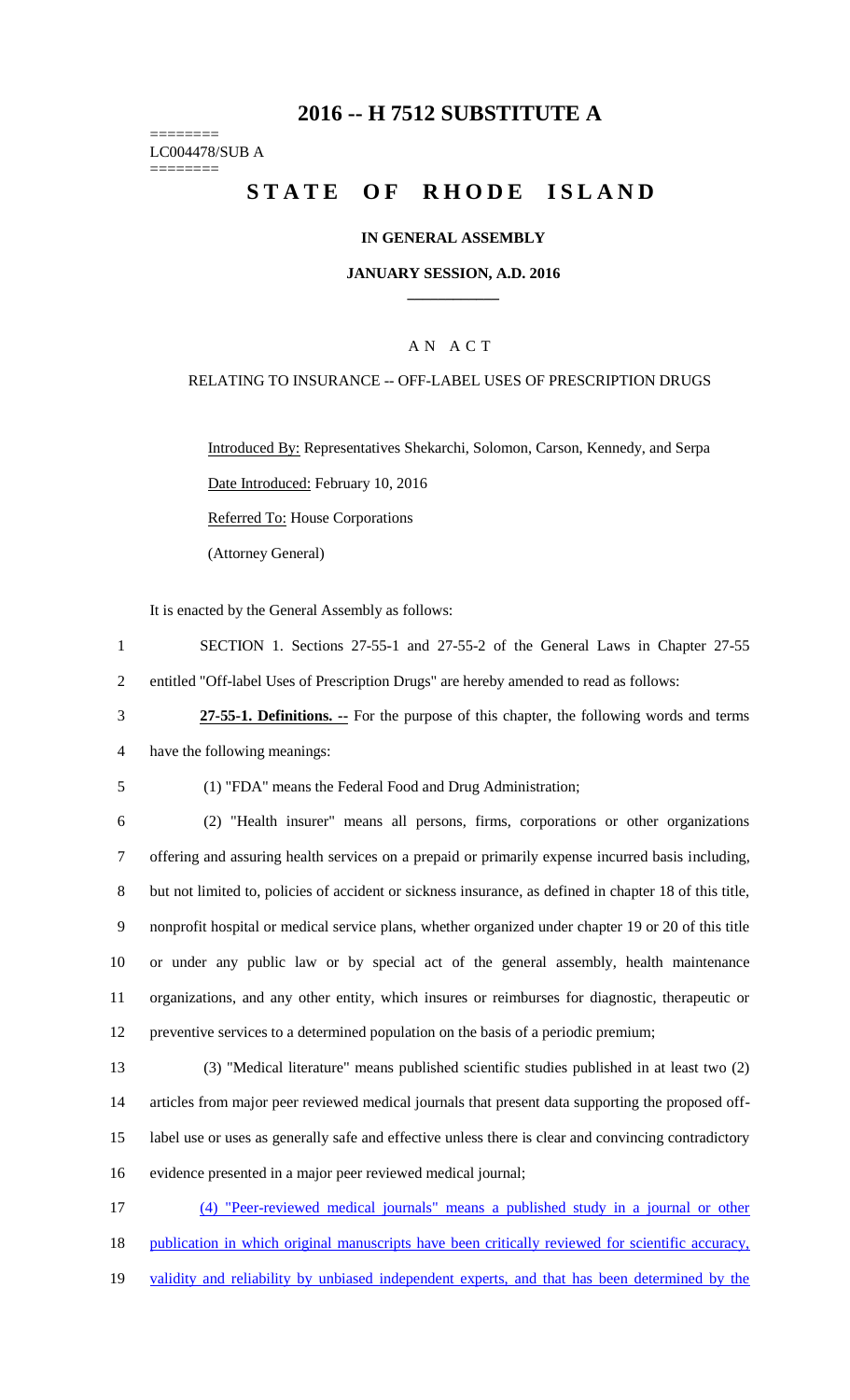1 International Committee of Medical Journal Editors to have met its Uniform Requirements for 2 Manuscripts Submitted to Biomedical Journals. It does not include publications or supplements to publications that are sponsored to a significant extent by a pharmaceutical manufacturing company or any health insurer, health care center, hospital service corporation, medical service corporation or fraternal benefit society that delivers, issues for delivery, renews, amends or continues a health insurance policy in this state.

- (4)(5) "Standard reference compendia" means: (i) the United States Pharmacopoeia drug information, (ii) the American Medical Association drug evaluations, or (iii) the American Hospital Formulary Service drug information;
- 10 (5)(6) "Drug" means the primary anti-cancer or antineoplastic agent or agents. "Drug" or 11 "drugs" means any substance prescribed by a licensed health care provider acting within the 12 scope of the provider's license and that is intended for use in the diagnosis, mitigation, treatment 13 or prevention of disease that is taken by mouth, injected into a muscle, the skin, a blood vessel or 14 cavity of the body; applied to the skin; or otherwise assimilated by the body. The term includes 15 only those substances that are approved by the FDA for a least one indication.

**27-55-2. Prescription drug coverage.** -- (a) No health insurer issuing a policy which provides coverage for prescription drugs shall exclude coverage of any drug used for the 18 treatment of cancer or disabling or life-threatening chronic disease on the grounds that the drug has not been approved by the FDA for that indication, provided that the drug is recognized for treatment of that indication in one of the standard reference compendia, or in the medical literature. It is the responsibility of the prescribing physician to submit to the insurer documentation supporting the proposed off-label use or uses, if requested by the issuer.

 (b) Any coverage of a drug which serves as the primary treatment required by this chapter shall also include medically necessary services associated with the administration of the drug.

 (c) No coverage is required under this chapter: (1) for any drug which has not been fully licensed or approved by the FDA, (2) for the use of any drug when the FDA has determined that use to be contraindicated, or (3) for any experimental drug not approved for any indication by the FDA. The provisions of this section apply to drugs used in the treatment for cancer or disabling or 30 life-threatening chronic disease only and nothing in this section is construed to create, impair, alter, limit, modify, enlarge, abrogate or prohibit reimbursement for medications used in the treatment of any other disease or condition.

 (d) Nothing in this section is construed to prevent the application of contractual deductibles or co-payment provisions or managed care review.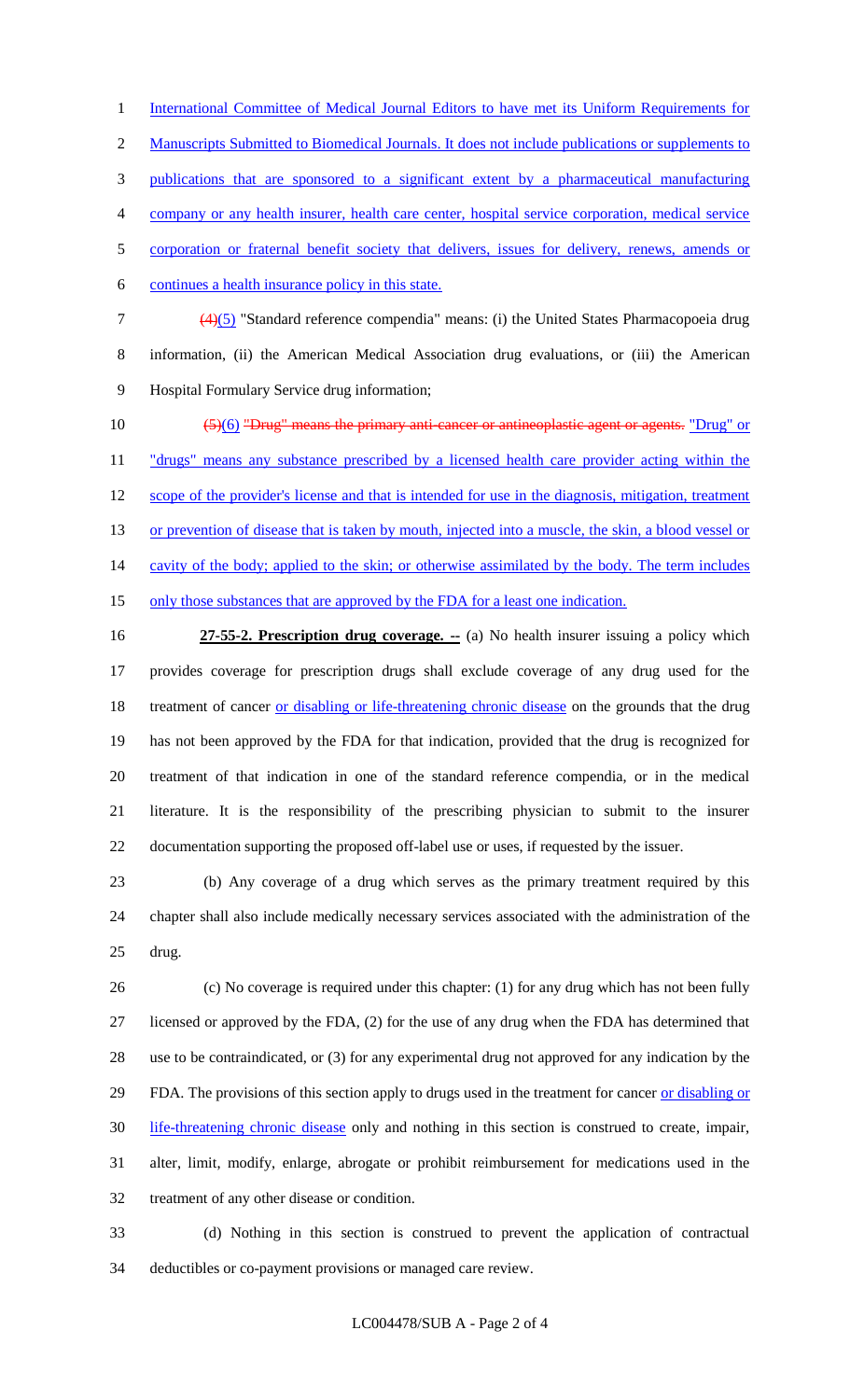LC004478/SUB A ========

 $=$